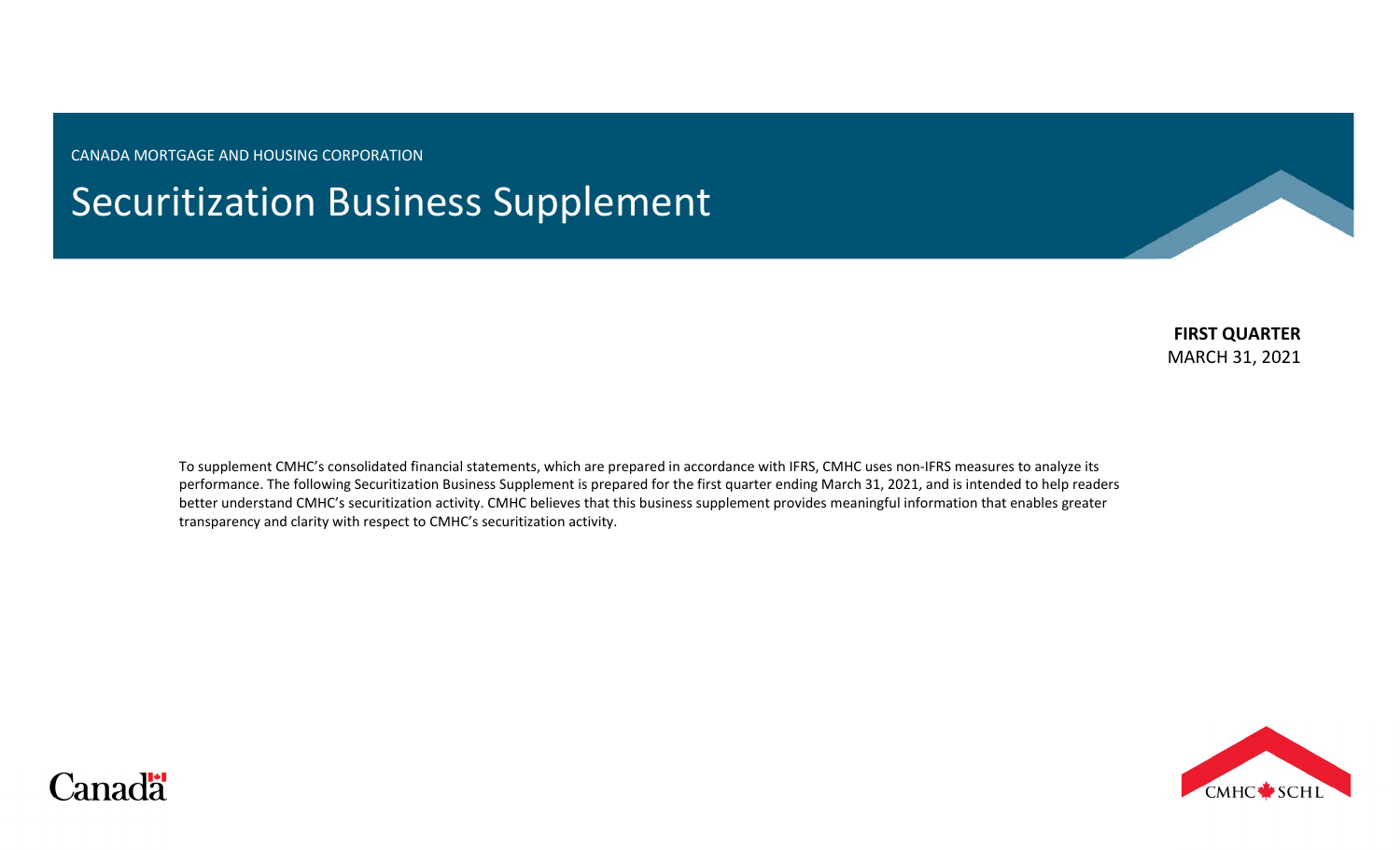# NEW SECURITIZATION GUARANTEE ACTIVITY

The 2021 annual CMB issuance limit is \$40B and the 2021 annual NHA MBS guarantee limit is \$150 billion. As at March 31, 2021, CMHC guaranteed \$38.2 billion of securities (\$28.2 billion of NHA MBS and \$10 billion of CMB). Of the approximate 97 active participants in CMHC's securitization programs, 91 are regulated institutions.

|                                                       | Three months ended |                |                |                    |                | Year-to-date   |                | Securities Guaranteed (\$M)               |  |  |
|-------------------------------------------------------|--------------------|----------------|----------------|--------------------|----------------|----------------|----------------|-------------------------------------------|--|--|
| Securities guaranteed                                 | 31-Mar<br>2021     | 31-Dec<br>2020 | 30-Sep<br>2020 | $30 - Jun$<br>2020 | 31-Mar<br>2020 | 31-Mar<br>2021 | 31-Mar<br>2020 | 250,000                                   |  |  |
| <b>Total Guaranteed (\$M)</b>                         | 38,184             | 51,855         | 42,667         | 84,342             | 45,990         | 38,184         | 45,990         |                                           |  |  |
| NHA Mortgage-Backed Securities (NHA MBS) <sup>*</sup> | 28,184             | 40,105         | 29,917         | 66,342             | 35,490         | 28,184         | 35,490         | 200,000                                   |  |  |
| Canada Mortgage Bonds (CMB)                           | 10,000             | 11,750         | 12,750         | 18,000             | 10,500         | 10,000         | 10,500         | 150,000                                   |  |  |
| NHA MBS (\$M)                                         | 28,184             | 40,105         | 29,917         | 66,342             | 35,490         | 28,184         | 35,490         |                                           |  |  |
| <b>Federally Regulated Institutions</b>               | 18,003             | 25,170         | 18,146         | 51,299             | 21,745         | 18,003         | 21,745         | 100,000                                   |  |  |
| <b>Provincially Regulated Institutions</b>            | 3,208              | 4,968          | 3,997          | 5,753              | 4,536          | 3,208          | 4,536          |                                           |  |  |
| <b>IIROC Regulated Institutions**</b>                 | 3,495              | 6,869          | 5,577          | 5,828              | 6,861          | 3,495          | 6,861          | 50,000                                    |  |  |
| Other Institutions                                    | 3,477              | 3,098          | 2,198          | 3,461              | 2,348          | 3,477          | 2,348          |                                           |  |  |
| CMB (\$M)                                             | 10,000             | 11,750         | 12,750         | 18,000             | 10,500         | 10,000         | 10,500         | ទី ទី<br><b>885</b><br>ä<br>8<br>Ξ<br>ಠ ಶ |  |  |
| <b>Federally Regulated Institutions</b>               | 5,516              | 7,354          | 8,037          | 10,587             | 6,387          | 5,516          | 6,387          | €                                         |  |  |
| <b>Provincially Regulated Institutions</b>            | 1,353              | 1,518          | 1,851          | 2,977              | 1,731          | 1,353          | 1,731          |                                           |  |  |
| <b>IIROC Regulated Institutions</b>                   | 1,595              | 2,132          | 2,277          | 3,282              | 1,905          | 1,595          | 1,905          |                                           |  |  |
| Other Institutions                                    | 1,536              | 746            | 584            | 1,155              | 478            | 1,536          | 478            | $\blacksquare$ NHA MBS $\blacksquare$ CMB |  |  |

Component items may not add to totals because of rounding.

\* The NHA MBS amount of \$28,184 million consists of \$27,763 million in new NHA MBS issued and guaranteed in 2021 and \$421 million in replacement NHA MBS issued prior to 2021 but on which NHA MBS guarantee fees were paid in 2021.

\*\* IIROC: The Investment Industry Regulatory Organization of Canada is the national self-regulatory organization that oversees all investment dealers in Canada [\(http://www.iiroc.ca/\)](http://www.iiroc.ca/).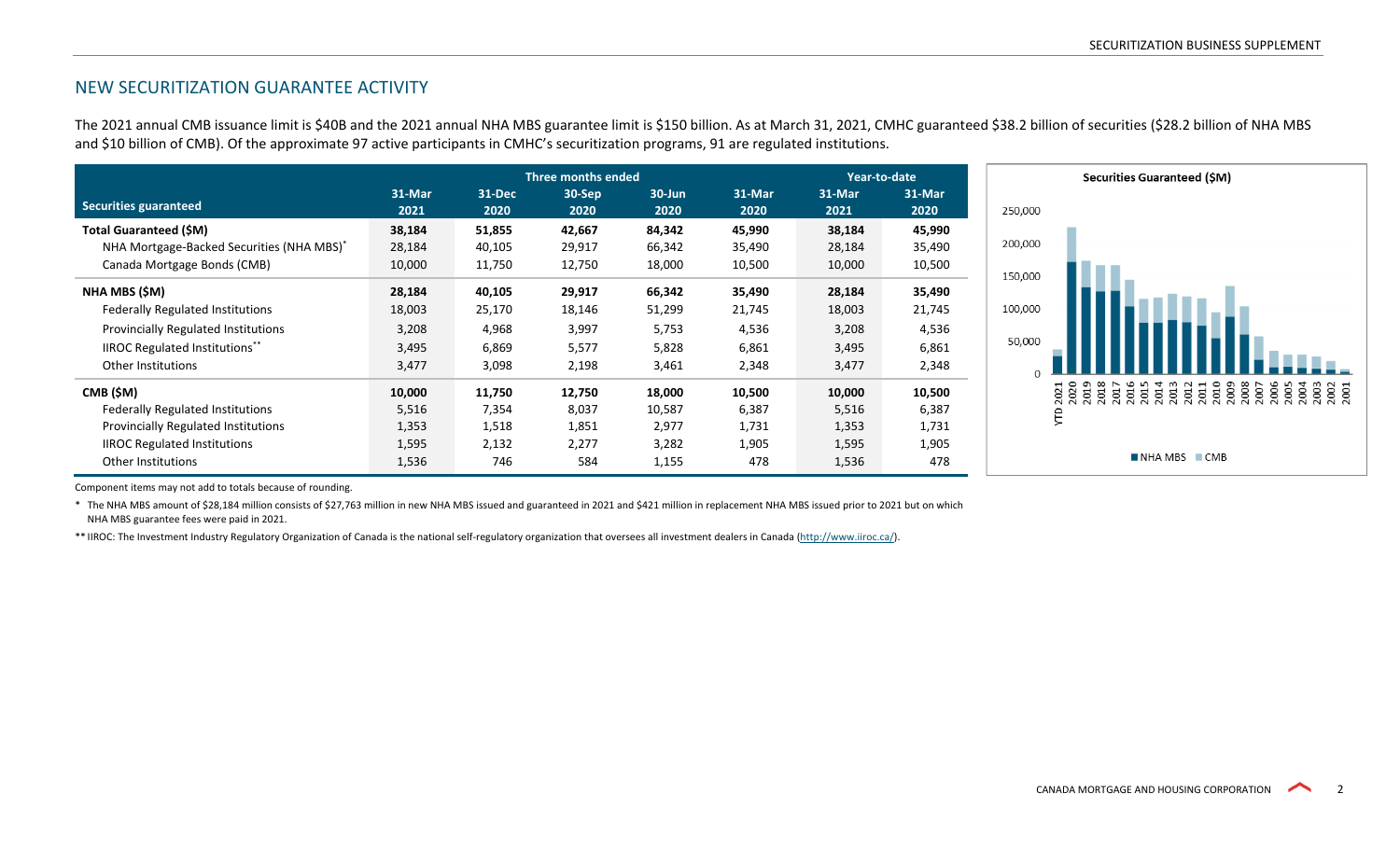## GUARANTEES-IN-FORCE

The amount of guarantees-in-force outstanding is a function of new guarantee activity and maturities/principal runoff from outstanding guaranteed securities. Approximately 90 per cent of the \$479.2 billion in guarantees-in-force outstanding as at March 31, 2021, is with regulated institutions; and 65 per cent of guarantees-in-force outstanding as at March 31, 2021, is with federally regulated institutions. In support of the IMPP in 2020, the Guarantee-in-force limit has been raised to \$750 billion from the prior \$600 billion for a five-year period (2020-2024).

|                                         |                |                | As at:         |                    |                |
|-----------------------------------------|----------------|----------------|----------------|--------------------|----------------|
| <b>Guarantees-in-force</b>              | 31-Mar<br>2021 | 31-Dec<br>2020 | 30-Sep<br>2020 | $30 - Jun$<br>2020 | 31-Mar<br>2020 |
| Guarantees-in-force (SM)                | 479,233        | 488,865        | 499,961        | 515,278            | 493,991        |
| Market NHA MBS                          | 216,983        | 232,365        | 240,811        | 263,628            | 250,346        |
| <b>CMB</b>                              | 262,250        | 256,500        | 259,150        | 251,650            | 243,645        |
| Market NHA MBS (\$M)                    | 216,983        | 232,365        | 240,811        | 263,628            | 250,346        |
| <b>Federally Regulated Institutions</b> | 154,831        | 166,342        | 173,814        | 193,673            | 180,031        |
| Provincially Regulated Institutions     | 9,551          | 10,866         | 10,518         | 11,808             | 11,909         |
| <b>IIROC Regulated Institutions</b>     | 23,974         | 25,415         | 26,229         | 26,666             | 26,121         |
| <b>Other Institutions</b>               | 28,628         | 29,742         | 30,251         | 31,481             | 32,286         |
| CMB (\$M)                               | 262,250        | 256,500        | 259,150        | 251,650            | 243,645        |
| <b>Federally Regulated Institutions</b> | 156,298        | 153,044        | 155,172        | 149,855            | 144,776        |
| Provincially Regulated Institutions     | 38,525         | 37,759         | 38,314         | 37,020             | 35,898         |
| <b>IIROC Regulated Institutions</b>     | 47,952         | 47,105         | 46,818         | 45,525             | 43,890         |
| Other Institutions                      | 19,475         | 18,591         | 18,846         | 19,250             | 19,080         |

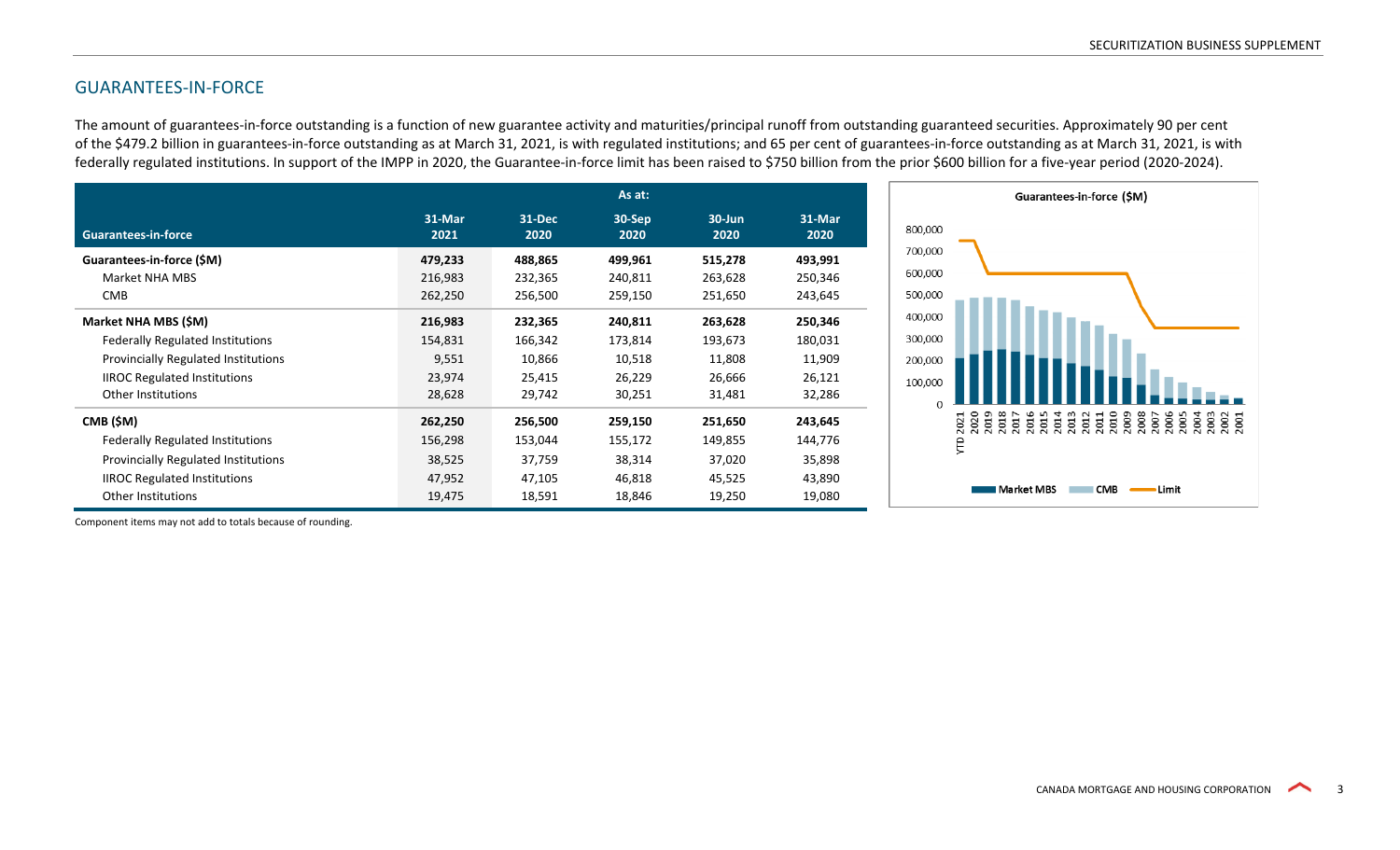The maturity profile of the outstanding guaranteed obligations is generally distributed across a five-year term, reflecting the predominance of the five-year mortgage term of the mortgages securitized under the NHA MBS Program and the core five-year CMB term.

| <b>Guarantees-in-force</b>    | As at:         |            |                |            |                |            |                |            |                |            |  |  |
|-------------------------------|----------------|------------|----------------|------------|----------------|------------|----------------|------------|----------------|------------|--|--|
| <b>Maturity Profile (\$M)</b> | 31-Mar-21      |            | 31-Dec-20      |            | 30-Sep-20      |            | 30-Jun-20      |            |                | 31-Mar-20  |  |  |
| <b>YEAR</b>                   | <b>NHA MBS</b> | <b>CMB</b> | <b>NHA MBS</b> | <b>CMB</b> | <b>NHA MBS</b> | <b>CMB</b> | <b>NHA MBS</b> | <b>CMB</b> | <b>NHA MBS</b> | <b>CMB</b> |  |  |
| 2020                          |                |            |                |            | 1,449          | 14,400     | 10,292         | 19,650     | 25,890         | 29,644.50  |  |  |
| 2021                          | 18,667         | 33,500     | 29,628         | 37,750     | 41,339         | 37,750     | 53,654         | 37,750     | 56,906         | 37,750.00  |  |  |
| 2022                          | 31,286         | 44,250     | 36,533         | 44,250     | 42,273         | 44,250     | 47,677         | 44,250     | 50,542         | 44,250.00  |  |  |
| 2023                          | 40,384         | 45,500     | 46,016         | 45,500     | 46,914         | 45,500     | 51,569         | 42,500     | 50,269         | 36,500.00  |  |  |
| 2024                          | 54,469         | 37,500     | 58,268         | 37,500     | 60,281         | 37,500     | 62,149         | 37,500     | 51,298         | 37,500.00  |  |  |
| 2025                          | 58,910         | 40,750     | 58,760         | 40,750     | 45,906         | 35,250     | 35,330         | 29,750     | 12,651         | 21,750.00  |  |  |
| 2026                          | 10,212         | 15,000     | 29             | 9,000      | 30             | 7,000      | 34             | 7,000      | 32             | 7,000.00   |  |  |
| 2027                          | 377            | 6,750      | 327            | 6,750      | 319            | 6,750      | 342            | 6,750      | 260            | 6,750.00   |  |  |
| 2028                          | 870            | 13,250     | 900            | 13,250     | 855            | 13,250     | 925            | 13,250     | 976            | 13,250.00  |  |  |
| 2029                          | 556            | 6,750      | 620            | 6,750      | 625            | 6,750      | 729            | 6,750      | 794            | 6,750.00   |  |  |
| 2030                          | 736            | 10,750     | 744            | 10,750     | 604            | 10,750     | 707            | 6,500      | 588            | 2,500.00   |  |  |
| 2031                          | 286            | 8,250      | 309            | 4,250      |                |            |                |            |                |            |  |  |
| 2033                          | 24             |            | 24             |            | 25             |            | 25             |            | 25             |            |  |  |
| 2034                          | 60             |            | 60             |            | 61             |            | 61             |            | 61             |            |  |  |
| 2035                          | 64             |            | 64             |            | 64             |            | 65             |            |                |            |  |  |
| 2040                          | 82             |            | 82             |            | 67             |            | 67             |            | 52             |            |  |  |
| <b>Total</b>                  | 216,983        | 262,250    | 232,365        | 256,500    | 240,811        | 259,150    | 263,628        | 251,650    | 250,346        | 243,645    |  |  |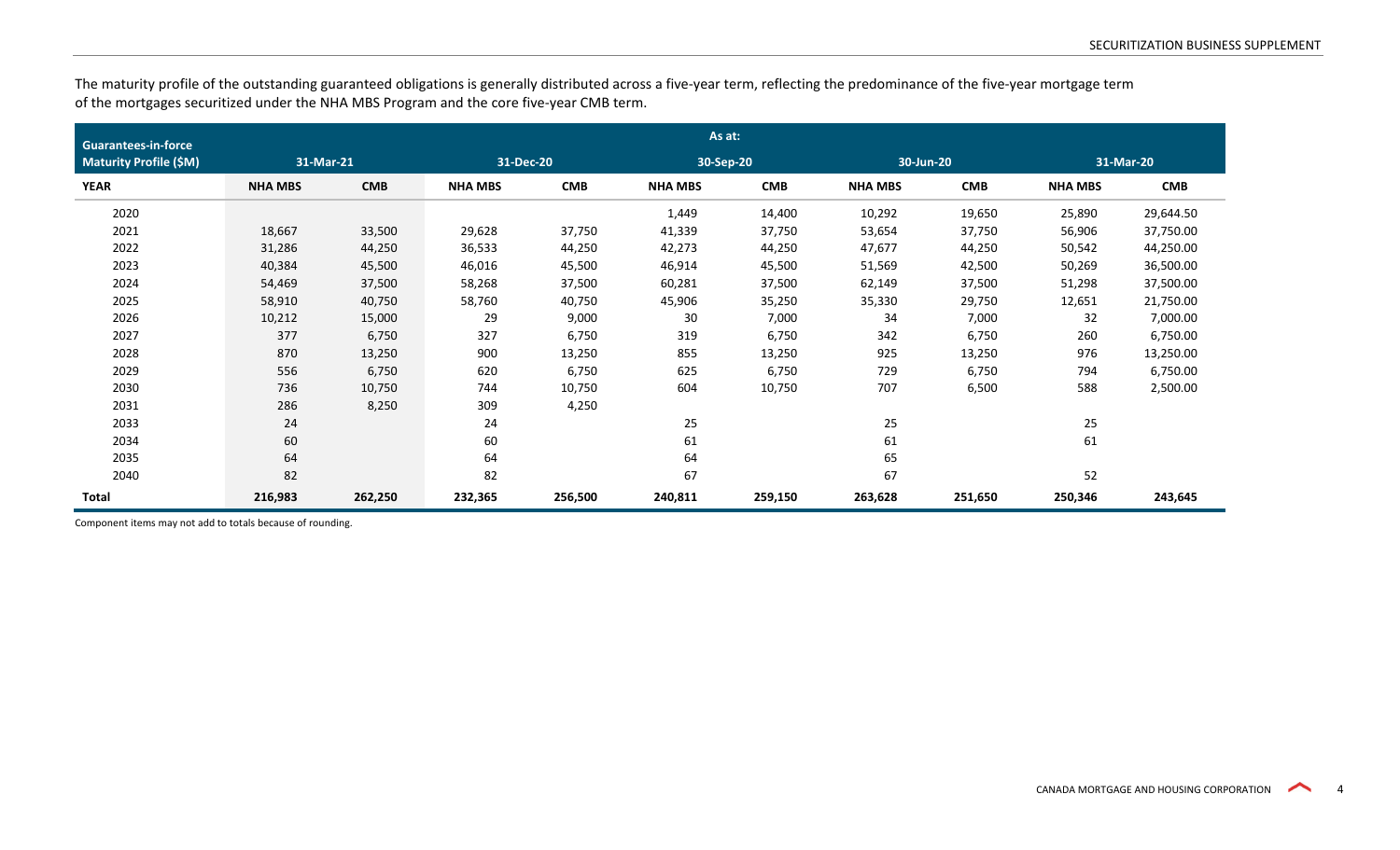## MORTGAGE ARREARS RATE IN THE NHA MBS PROGRAM

At the time of an NHA MBS issuance, no pooled mortgage must be in arrears and mortgages must have mortgage default insurance coverage in accordance with the Government of Canada regulations for mortgage insurance. Mortgage arrears of the pooled mortgages are analyzed and monitored, at the Issuer level, on a monthly basis, in the context of the overall financial condition of the Issuer. This information, along with established arrears triggers and the financial viability of the Issuer, is considered when permitting the Issuer new guarantee approvals.

As at March 31, 2021, the 90-day arrears rate—the number of loans in arrears (2,758) as a proportion of the total number of loans (1,873,361)—in the NHA MBS Program was 0.15 per cent.

|                                                         |                |                | As at:            |                    |                |
|---------------------------------------------------------|----------------|----------------|-------------------|--------------------|----------------|
| 90 days arrears for mortgages<br>in NHA MBS outstanding | 31-Mar<br>2021 | 31-Dec<br>2020 | $30-$ Sep<br>2020 | $30 - Jun$<br>2020 | 31-Mar<br>2020 |
| Overall 90 days arrears rate                            | 0.15%          | 0.16%          | 0.14%             | 0.19%              | 0.17%          |
| <b>Federally Regulated Institutions</b>                 | 0.18%          | 0.19%          | 0.17%             | 0.23%              | 0.20%          |
| Provincially Regulated Institutions                     | 0.09%          | 0.13%          | 0.07%             | 0.08%              | 0.10%          |
| <b>IIROC Regulated Institutions</b>                     | 0.07%          | 0.08%          | 0.09%             | 0.12%              | 0.09%          |
| Other Institutions                                      | 0.06%          | 0.08%          | 0.08%             | 0.10%              | 0.05%          |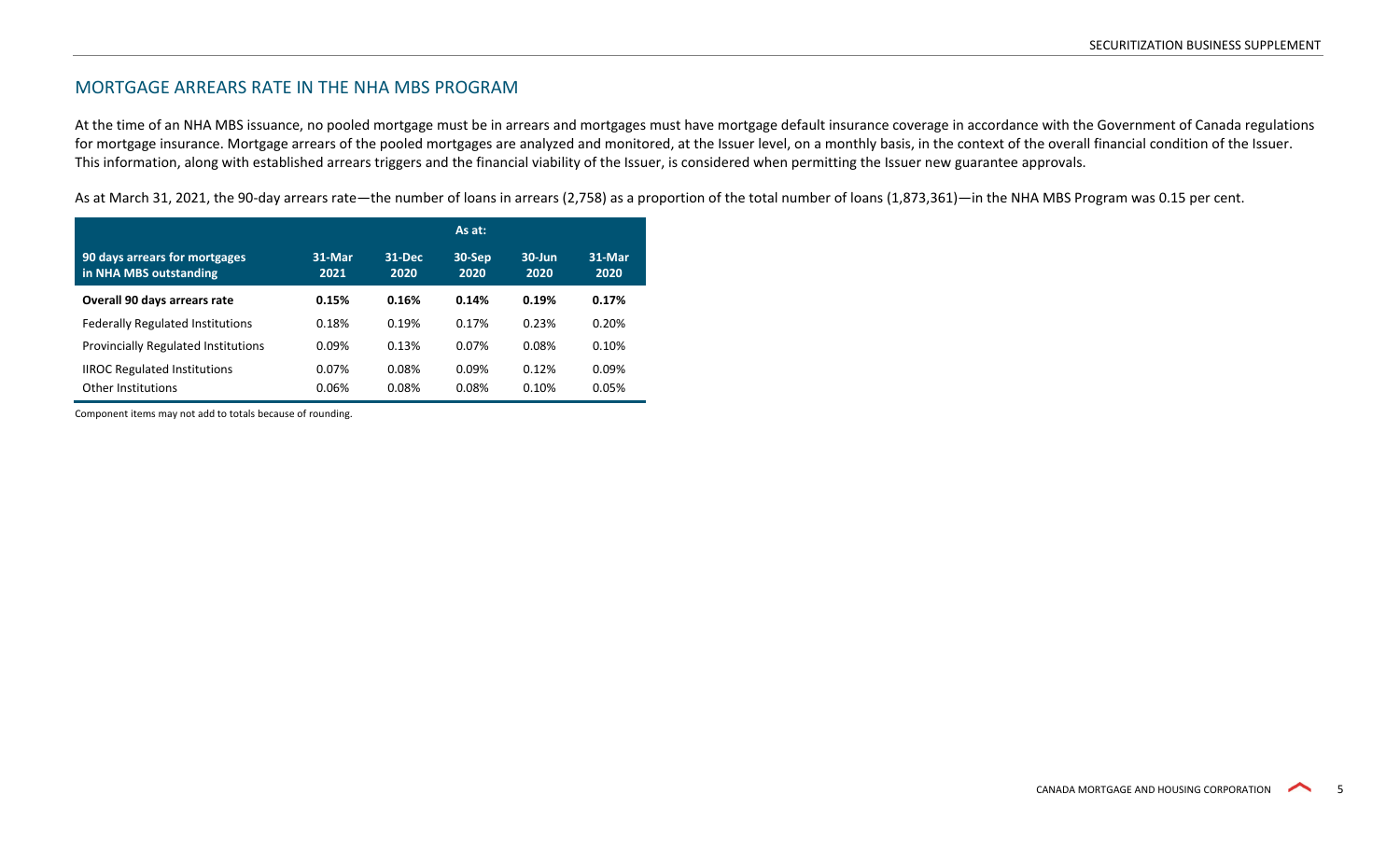### INTEREST SPREAD

CMHC establishes a minimum spread requirement between the NHA MBS coupon and the lowest mortgage rate in the pool. This interest spread, which is for the benefit of the Issuer in good standing, is an important feature that incentivizes the Issuer to fulfil its responsibilities under the NHA MBS Program. This program feature ensures that program participants have significant "skin in the game." In the event of a failure of an Issuer to fulfill its responsibilities under the NHA MBS Program, CMHC, as guarantor and trustee on behalf of the NHA MBS investor, will have access to the interest spread to be used in ensuring the obligations under the NHA MBS are fulfilled.

| 31-Dec-21            | <b>Balance</b>           |                              | <b>MORTGAGE</b>      |                                    | <b>NHA MBS</b>    |                        |  |  |
|----------------------|--------------------------|------------------------------|----------------------|------------------------------------|-------------------|------------------------|--|--|
| Pool Type            | <b>Outstanding (\$M)</b> | Spread to Index <sup>*</sup> | <b>Mortgage Rate</b> | <b>Spread to Index<sup>*</sup></b> | <b>MBS Coupon</b> | <b>Interest Spread</b> |  |  |
| <b>Fixed Rate</b>    |                          |                              |                      |                                    |                   |                        |  |  |
| 867                  | 68,575                   |                              | 2.91                 |                                    | 1.46              | 1.45                   |  |  |
| 964                  | 247                      |                              | 2.73                 |                                    | 1.82              | 0.91                   |  |  |
| 965                  | 26,432                   |                              | 2.64                 |                                    | 1.94              | 0.70                   |  |  |
| 966                  | 34,328                   |                              | 2.53                 |                                    | 1.77              | 0.75                   |  |  |
| 967                  | $\overline{2}$           |                              | 2.48                 |                                    | 1.85              | 0.63                   |  |  |
| 970                  | $\pmb{0}$                |                              | 6.99                 |                                    | 5.88              | 1.12                   |  |  |
| 975                  | 278,171                  |                              | 2.78                 |                                    | 1.46              | 1.32                   |  |  |
| 990                  | 4,065                    |                              | 3.24                 |                                    | 2.61              | 0.63                   |  |  |
|                      | 411,819                  |                              | 2.78                 |                                    | 1.53              | 1.25                   |  |  |
| <b>Floating Rate</b> | $\overline{\phantom{a}}$ |                              |                      |                                    |                   |                        |  |  |
| 880                  | 2,272                    | (0.52)                       | 1.92                 | 0.24                               | 0.66              | 1.26                   |  |  |
| 885                  | 4,762                    | (0.72)                       | 1.73                 | 0.00                               | 0.42              | 1.31                   |  |  |
| 980                  | 34,013                   | (0.80)                       | 1.64                 | 0.08                               | 0.50              | 1.14                   |  |  |
| 985                  | 18,571                   | (0.70)                       | 1.81                 | 0.01                               | 0.43              | 1.38                   |  |  |
| 987                  | 2,481                    | (0.53)                       | 1.93                 | (0.70)                             | 1.23              | 0.70                   |  |  |
|                      | 62,098                   |                              | 1.72                 |                                    | 0.51              | 1.21                   |  |  |
| Total                | 473,918                  |                              | 2.64                 |                                    | 1.40              | 1.24                   |  |  |

Component items may not add to totals because of rounding.

\* Adjustable (880/980) and variable (885/985) mortgage rates are based on lenders' prime rates. Floating rate NHA MBS coupons, with the exception of the NHA MBS 987 pool, are based on the one-month Canadian Dollar Offered Rate (CDOR). The coupon rate of the NHA MBS 987 pool is based on a spread to the weighted average mortgage rate in the pool. All spreads and rates shown in the table are weighted averages.